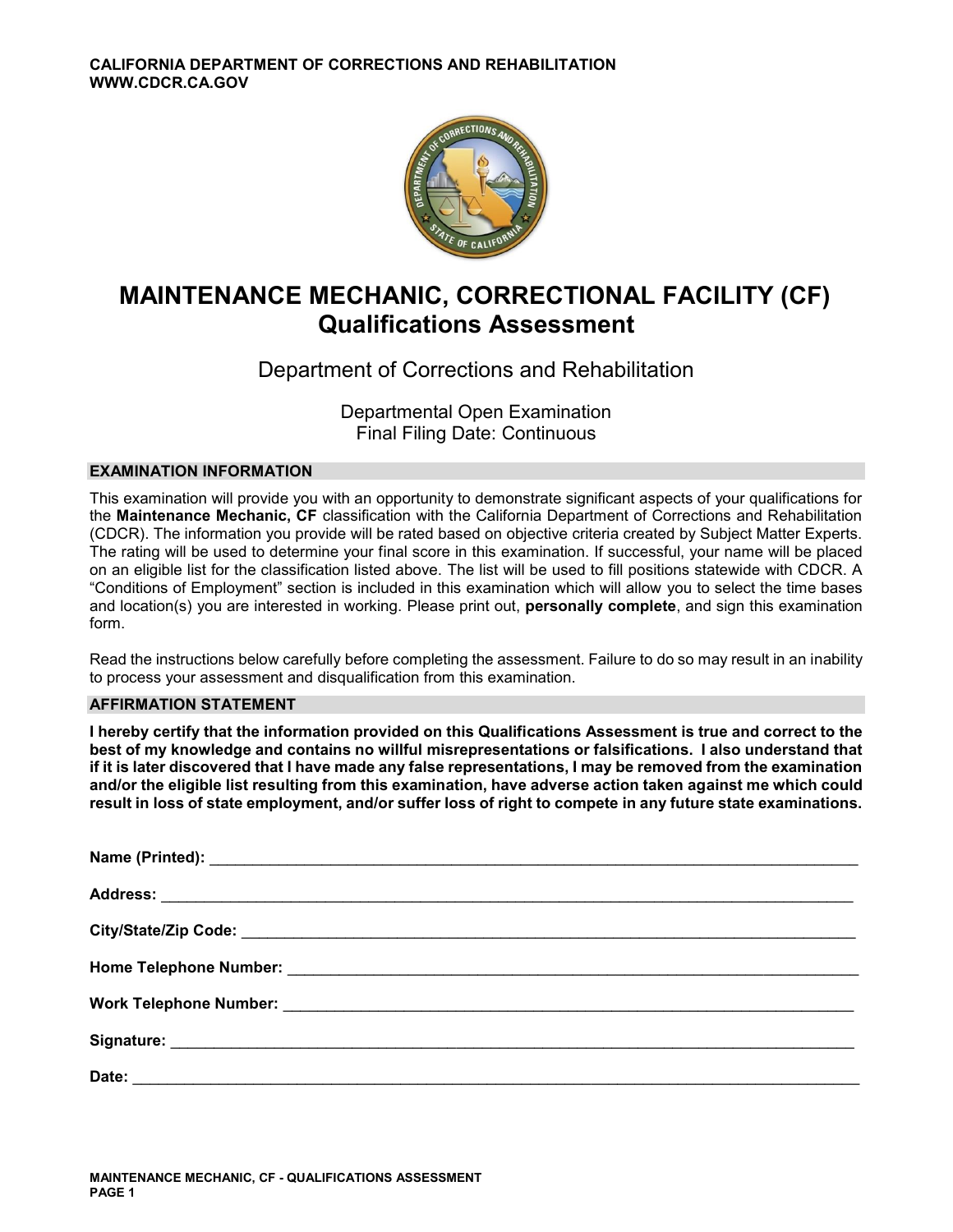# **FILING INSTRUCTIONS**

# **All applicants must complete and submit the following examination materials:**

- [Examination Application \(STD. 678\)](https://jobs.ca.gov/pdf/STD678.pdf)
- Qualifications Assessment

# By mail to:

**Department of Corrections and Rehabilitation Office of Workforce Planning P.O. Box 942883 Sacramento, CA 94283-0001** 

Or in person at:

**Department of Corrections and Rehabilitation 1515 S Street Sacramento, CA 95811-7243 Attn: Office of Workforce Planning, 211S** 

If you are personally delivering your application and Qualifications Assessment, you must do so between the hours of **8:00 a.m.** and **5:00 p.m.**, Monday through Friday, excluding holidays, on or before the cut-off date to the street address listed above.

# **NOTE:**

- All examination materials must have original signatures.
- Be sure your envelope has adequate postage if submitting via mail.
- Faxed or emailed copies will **NOT** be accepted under any circumstances.
- Make and keep a photocopy of the completed Qualifications Assessment for your records.

# **GENERAL INSTRUCTIONS**

This Qualifications Assessment is the sole component of the examination. To obtain a position on the eligible list, a minimum score of 70% must be achieved. Therefore, please be sure to review and follow all instructions carefully as missing or incomplete information may result in disqualification or a lower score.

This examination is comprised of the following areas:

- Affirmation Statement (page 1)
- Filing Instructions / General Instructions (page 2)
- Prior State Employment / Conditions of Employment (pages 3 4)
- Rating Instructions (page 5)
- Knowledge & Experience Assessment (pages 6 10)
- Recruitment Questionnaire (pages 11 12)

# **YOUR RESPONSES ARE SUBJECT TO VERIFICATION**

Please keep in mind that all information provided on this Qualifications Assessment will be subject to verification at any time during the examination process, hiring process, and even after gaining employment. Anyone who misrepresents his/her experience will be subject to adverse consequences, which could include the following action(s):

- Removal from the examination process
- Removal from the eligible list / certification list
- Loss of State employment
- Loss of rights to compete in any future state examinations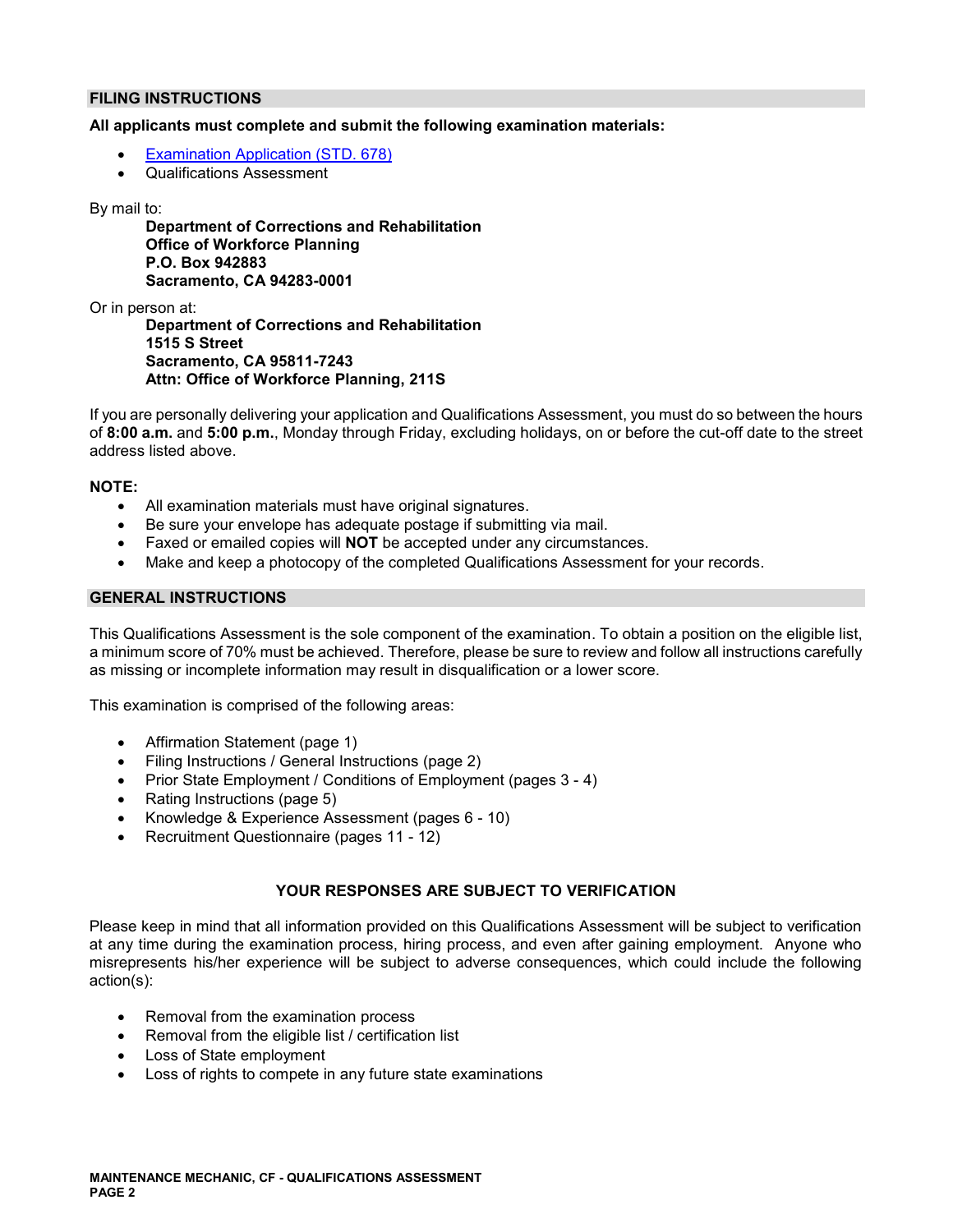# **PRIOR STATE EMPLOYMENT INFORMATION**

**Complete this next section ONLY if you have been previously dismissed from California State Civil Service employment by punitive action or as a result of disciplinary proceedings. IF THIS DOES NOT APPLY TO YOU, please skip this question.** 

**Do you have written permission from the California Department of Human Resources (CalHR) to take this examination?** 





**State Personnel Board, Rule 211 provides that a dismissed state employee may only participate in State Civil Service examinations if he/she has obtained prior consent from the State Personnel Board.** 

### **CONDITIONS OF EMPLOYMENT**

# **PLEASE MARK THE APPROPRIATE BOX(ES) OF YOUR CHOICE.**

If you are successful in this examination, your name will be placed on an active employment list and referred to fill vacancies Statewide according to the conditions you specify on this form.

### **TYPE OF APPOINTMENT YOU WILL ACCEPT**

Please mark the appropriate box(es) - you may check "(A) Any" if you are willing to accept any type of employment.

☐ **(D) Permanent Full-Time** ☐ **(R) Permanent Part-Time** ☐ **(K) Limited-Term Full-Time** ☐ **(A) Any** 

If all are marked and you receive an appointment other than permanent full-time, your name will continue to be considered for permanent full-time positions.

### **LOCATION(S) YOU ARE WILLING TO WORK**

☐ **5 ANYWHERE IN THE STATE –** If this box is marked, no further selection is necessary

### **NORTHERN REGION**

- 
- 
- 
- 
- Mule Creek State Prison ☐ 2500 **Modoc County** ☐ 4700 **Siskiyou County**  Pine Grove Youth Conservation ☐ 2800 **Napa County** Camp ☐ 4800 **Solano County**  Camp<br>
□ 2900 – **Nevada County △ Placer County △ Placer County △ Placer County → California Medical Facility**<br>
□ 3100 – **Placer County → CSP**, Solano → CSP, Solano
- 
- □ 0500 Calaveras County <br>□ 3200 **Plumas County D** 3200 **Plumas County**
- 
- ☐ 0700 **Contra Costa County**  CSP, Sacramento ☐ 5200 **Tehama County**
- 
- 
- 
- 
- 
- 
- ☐ 1800 **Lassen County**  O.H. Close YCF
- California Correctional Center N.A. Chaderjian YCF
- High Desert State Prison
- 
- 
- ☐ ☐ 2300 **Mendocino County** 0300 **Amador County** ☐ 4600 **Sierra County** 
	-
	-
	-
	-
	-
	-
	-
	-
- ☐ 0800 **Del Norte County**  Folsom State Prison ☐ 5300 **Trinity County**  Pelican Bay State Prison Richard A. McGee Correctional ☐ **El Dorado County** Training Center ☐ 5500 – **Tuolumne County** 0900 – Sierra Conservation Center
	- ☐ 3800 **San Francisco County** 1100 **Glenn County** ☐
	-
- ☐ ☐ 3900 **San Joaquin County** 1200 **Humboldt County**  Deuel Vocational Institute ☐ 5800 **Yuba County** 
	- California Health Care Facility
	-
	-
	-
- ☐ 0100 **Alameda County** ☐ 2100 **Marin County** ☐ 4100 **San Mateo County**
- ☐ **Alpine County**  CSP, San Quentin 0200 ☐ 4500 **Shasta County** 
	-
	-
	-
	-
	-
- ☐ ☐ 4900 **Sonoma County** 3200 **Plumas County** ☐ 0600 **Colusa County** 
	-
	- ☐ 5100 **Sutter County** 3400 **Sacramento County** ☐
		-
		-
		-
		- ☐ 5700 **Yolo County**
		-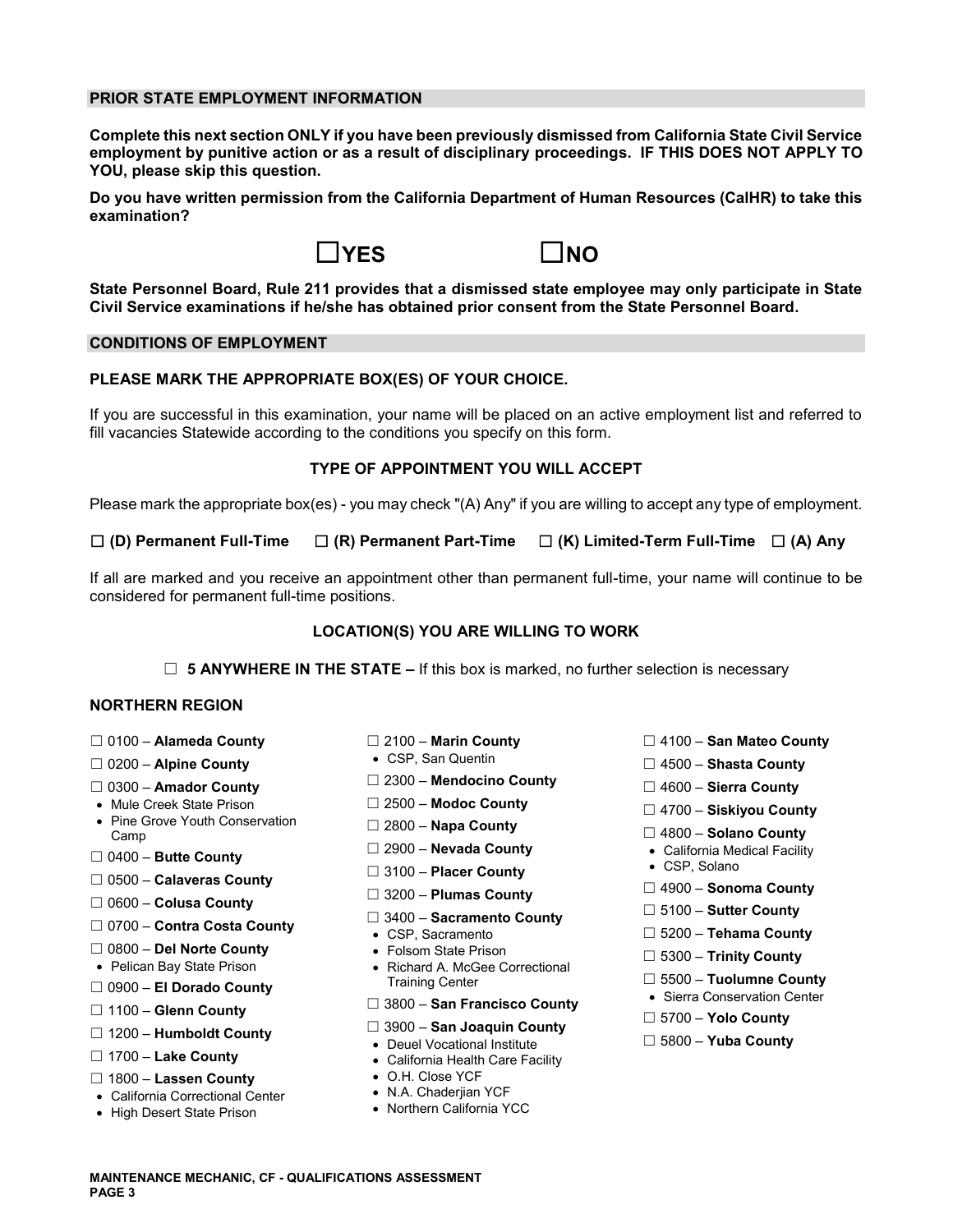# **CENTRAL REGION**

- 
- 
- 
- 
- 
- 
- 
- 
- 

- 
- 
- □ 1400 **Inyo County** <br>CA Substance Abuse Treatment **and Substance Abuse Treatment** <br>Salinas Valley State Prison <br>San Benito Count Facility Facility ☐ 1500 – **Kern County** Facility ☐ 3500 – **San Benito County** 
	-
- County<br>
California Correctional Institution California Correctional Institution California Women's<br>
Facility Facility California Men's Colony California Men's Colony<br>
North Kern State Prison Valley State Prison □ 4300
	-
	-
	-
	-

- ☐ 1000 **Fresno County** ☐ 1600 **Kings County** ☐ 2700 **Monterey County**  Pleasant Valley State Prison Avenal State Prison Correctional Training Facility
	-
	-
- California City Correctional ☐ 2000 **Madera County** ☐ 4000 **San Luis Obispo** Facility Central California Women's **County** California Correctional Institution
	-
- North Kern State Prison Valley State Prison □ 4300 **Santa Clara County**
- Wasco State Prison **□ 2200 Mariposa County Diameter Diameter State Cruz County** 
	- ☐ 2400 **Merced County** ☐ 5000 **Stanislaus County**
	- ☐ 2600 **Mono County** ☐ 5400 **Tulare County**

# **SOUTHERN REGION**

- 
- 
- 
- ☐ 1900 **Los Angeles County**  Ironwood State Prison
- 
- 
- ☐ 1300 **Imperial County** ☐ 3300 **Riverside County** ☐ 3700 **San Diego County**
- Calipatria State Prison California Rehabilitation Center RJ Donovan Correctional Facility
	-
	-
- ☐ 5600 **Ventura County**  CSP, Los Angeles County ☐ 3600 **San Bernardino**  Ventura YCF

• California Institution for Men California Institution for Women

- 
- CSP, Centinela **Chuckawalla Valley State Prison** □ 4200 **Santa Barbara County 1000 Line Arroller County** Ironwood State Prison
	-
	-

**ADDRESS OR EMPLOYMENT CHANGES** 

After list release, successful candidates may update any address and/or availability for employment preference information by accessing their [CalCareer Account](https://www.jobs.ca.gov/) (www.jobs.ca.gov) on the California Department of Human Resources (CalHR) website or by notifying CDCR at the following address:

> California Department of Corrections and Rehabilitation Office of Workforce Planning P.O. Box 942883 Sacramento, CA 94283-0001 Attn: Certification Unit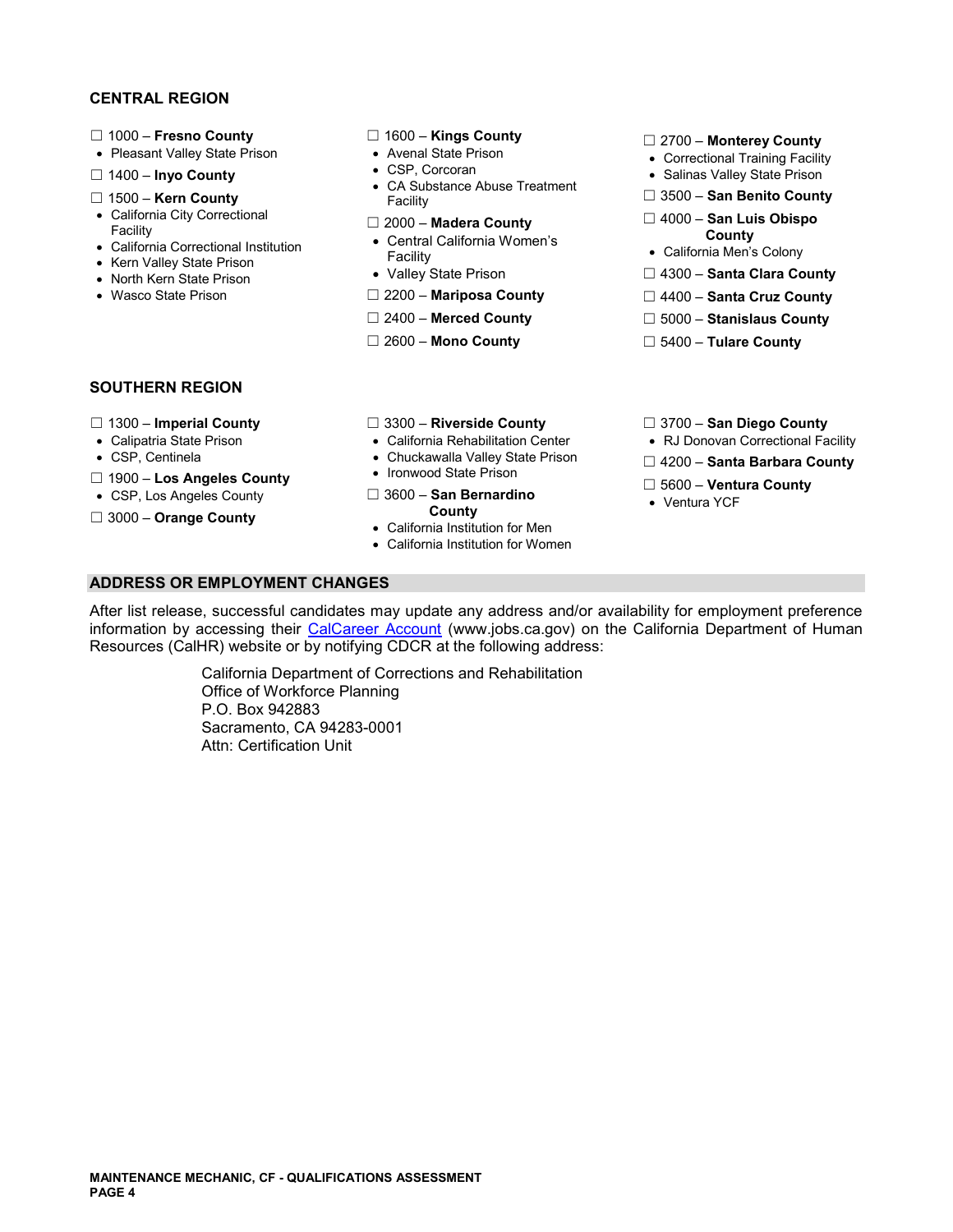# **RATING INSTRUCTIONS**

Rate your knowledge and experience performing specific job-related actions, using the rating scale(s) below.

Respond to each statement, beginning on the following page, by indicating how the statement applies to you. You are required to respond to every statement by marking one option for each of the two scales provided. Responses may not be changed or added once submitted to the Office of Workforce Planning. Missing responses will result in a lower score.

In responding to each statement, you may refer to your FORMAL EDUCATION, FORMAL TRAINING COURSES, and/or WORK EXPERIENCE whether paid or not paid.

# **SCALE #1 - KNOWLEDGE RELATED TO PERFORMING THIS ACTION**

### **Extensive Knowledge**

I possess an expert knowledge level to the extent that I have effectively performed tasks related to this knowledge in the most difficult and complex situations **and** I have instructed others on specific aspects of this knowledge.

### **Moderate Knowledge**

I possess an advanced knowledge level to the extent that I could effectively perform this task under the majority of circumstances or situations encountered.

### **Basic Knowledge**

I possess a sufficient knowledge level that would allow me to perform this task successfully in routine situations.

### **Limited Knowledge**

I have some knowledge of how to perform this task, but I may require additional instruction to apply my knowledge effectively.

### **No Knowledge**

I have no knowledge of how to perform this task or what it may entail.

# **SCALE #2 - EXPERIENCE RELATED TO PERFORMING THIS ACTION**

### **Extensive Experience**

I have more than 6 years of experience in regularly performing this action **and** I have instructed others on this specific action.

### **Moderate Experience**

I have more than 5 years, but less than 6 years of experience performing this action **and** I can perform it independently.

### **Basic Experience**

I have more than 4 years, but less than 5 years of experience performing this action **and** I have performed it regularly with minimal or no assistance.

### **Limited Experience**

I have less than 4 years of experience in performing this action **and** I may require assistance for successful performance.

# **No Experience**

I have never performed this action.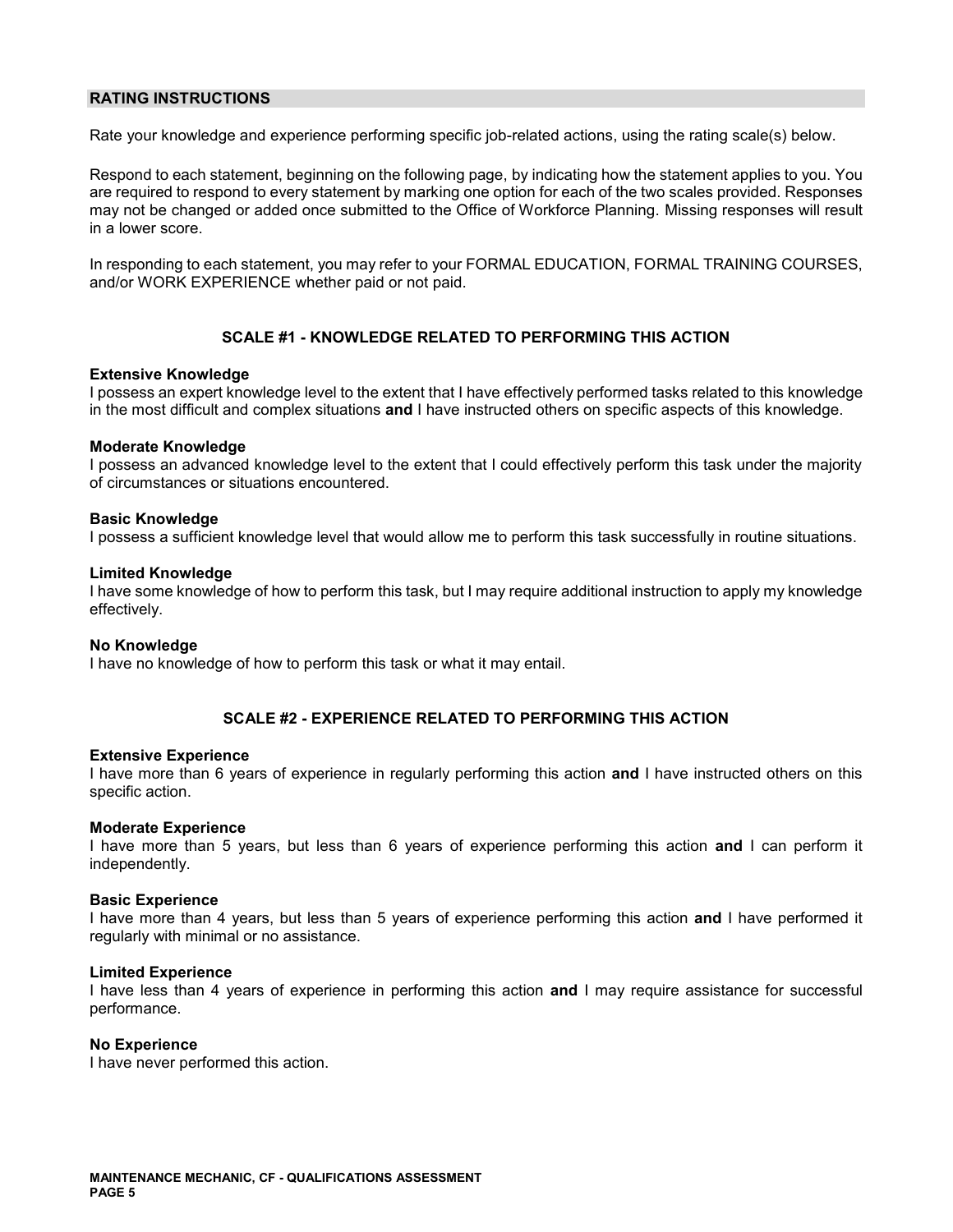| 1. | Perform mechanical and minor electrical repairs.                                                                                                                |                                                                                                                                                                                      |
|----|-----------------------------------------------------------------------------------------------------------------------------------------------------------------|--------------------------------------------------------------------------------------------------------------------------------------------------------------------------------------|
|    | Knowledge related to performing this action<br>□ Extensive Knowledge<br>□ Moderate Knowledge<br>□ Basic Knowledge<br>□ Limited Knowledge<br>□ No Knowledge      | Experience related to performing this action<br>$\Box$ Extensive Experience<br>□ Moderate Experience<br>□ Basic Experience<br>□ Limited Experience<br>$\Box$ No Experience           |
| 2. | Inspect proper condition of mechanical systems.                                                                                                                 |                                                                                                                                                                                      |
|    | Knowledge related to performing this action<br>□ Extensive Knowledge<br>□ Moderate Knowledge<br>□ Basic Knowledge<br>□ Limited Knowledge<br>□ No Knowledge      | Experience related to performing this action<br>□ Extensive Experience<br>□ Moderate Experience<br>□ Basic Experience<br>$\Box$ Limited Experience<br>$\Box$ No Experience           |
| 3. | Maintain minor or major repairs, and/or replace electrical components such as switches and devices in<br>lighting, control panels, receptacles, and motors.     |                                                                                                                                                                                      |
|    | Knowledge related to performing this action<br>□ Extensive Knowledge<br>□ Moderate Knowledge<br>□ Basic Knowledge<br>□ Limited Knowledge<br>□ No Knowledge      | Experience related to performing this action<br>$\Box$ Extensive Experience<br>□ Moderate Experience<br>$\Box$ Basic Experience<br>$\Box$ Limited Experience<br>$\Box$ No Experience |
| 4. | Keep accurate inventories of materials, supplies, shop equipment and tools needed in the repair and<br>maintenance of equipment and buildings.                  |                                                                                                                                                                                      |
|    | Knowledge related to performing this action<br>$\Box$ Extensive Knowledge<br>□ Moderate Knowledge<br>□ Basic Knowledge<br>□ Limited Knowledge<br>□ No Knowledge | Experience related to performing this action<br>$\Box$ Extensive Experience<br>$\Box$ Moderate Experience<br>□ Basic Experience<br>$\Box$ Limited Experience<br>$\Box$ No Experience |
| 5. | Ensure tools/equipment are properly maintained to prevent injuries and down time, and produce efficient<br>completion of work orders.                           |                                                                                                                                                                                      |
|    | Knowledge related to performing this action<br>□ Extensive Knowledge<br>□ Moderate Knowledge<br>□ Basic Knowledge<br>□ Limited Knowledge<br>□ No Knowledge      | Experience related to performing this action<br>$\Box$ Extensive Experience<br>□ Moderate Experience<br>□ Basic Experience<br>$\Box$ Limited Experience<br>$\Box$ No Experience      |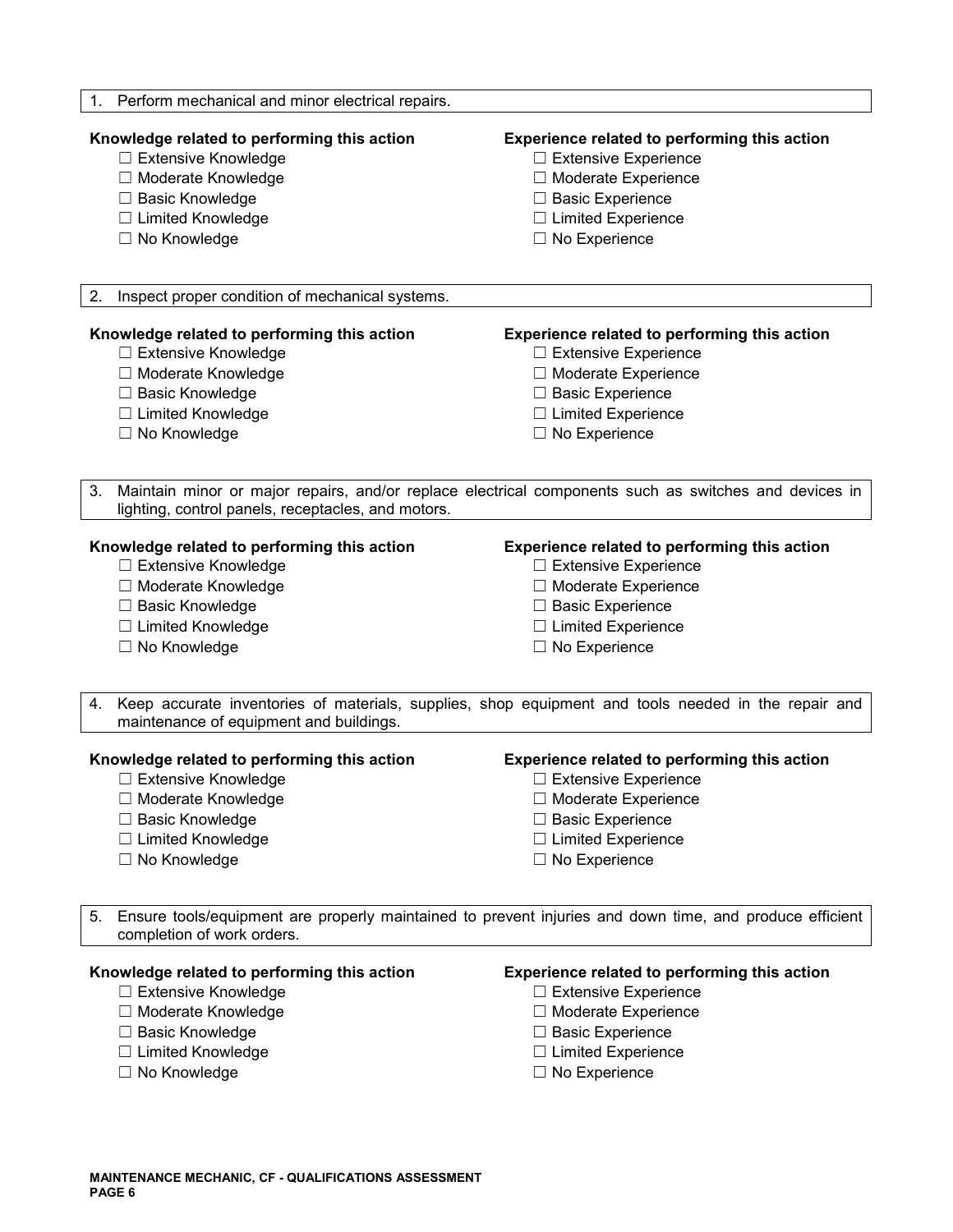### 6. Perform miscellaneous metal fabrication work (e.g. welding, sheet metal work, brazing, etc.)

# **Knowledge related to performing this action Experience related to performing this action**

- ☐ Extensive Knowledge ☐ Extensive Experience
- ☐ Moderate Knowledge ☐ Moderate Experience
- ☐ Basic Knowledge ☐ Basic Experience
- ☐ Limited Knowledge ☐ Limited Experience
- 

- 
- 
- 
- 
- ☐ No Knowledge ☐ No Experience

7. Communicate and understand general instructions utilizing software applications.

# **Knowledge related to performing this action Experience related to performing this action**

- 
- 
- 
- ☐ Limited Knowledge ☐ Limited Experience
- 

- ☐ Extensive Knowledge ☐ Extensive Experience
- ☐ Moderate Knowledge ☐ Moderate Experience
- ☐ Basic Knowledge ☐ Basic Experience
	-
- ☐ No Knowledge ☐ No Experience

8. Participate in On-the-Job Training (e.g. proper use of tools, building codes, safety codes, etc.)

- 
- 
- 
- 
- 

### **Knowledge related to performing this action Experience related to performing this action**

- ☐ Extensive Knowledge ☐ Extensive Experience
- ☐ Moderate Knowledge ☐ Moderate Experience
- ☐ Basic Knowledge ☐ Basic Experience
- ☐ Limited Knowledge ☐ Limited Experience
- ☐ No Knowledge ☐ No Experience

9. Accurately interpret and apply laws, rules and regulations related to assigned tasks.

# **Knowledge related to performing this action Experience related to performing this action**

- 
- 
- 
- 
- 

- ☐ Extensive Knowledge ☐ Extensive Experience
- ☐ Moderate Knowledge ☐ Moderate Experience
- ☐ Basic Knowledge ☐ Basic Experience
- ☐ Limited Knowledge ☐ Limited Experience
- ☐ No Knowledge ☐ No Experience

10. Appropriately handle stressful situations in a tactful and professional manner.

# **Knowledge related to performing this action Experience related to performing this action**

- 
- ☐ Moderate Knowledge ☐ Moderate Experience
- 
- ☐ Limited Knowledge ☐ Limited Experience
- ☐ No Knowledge ☐ No Experience

- ☐ Extensive Knowledge ☐ Extensive Experience
	-
- ☐ Basic Knowledge ☐ Basic Experience
	-
	-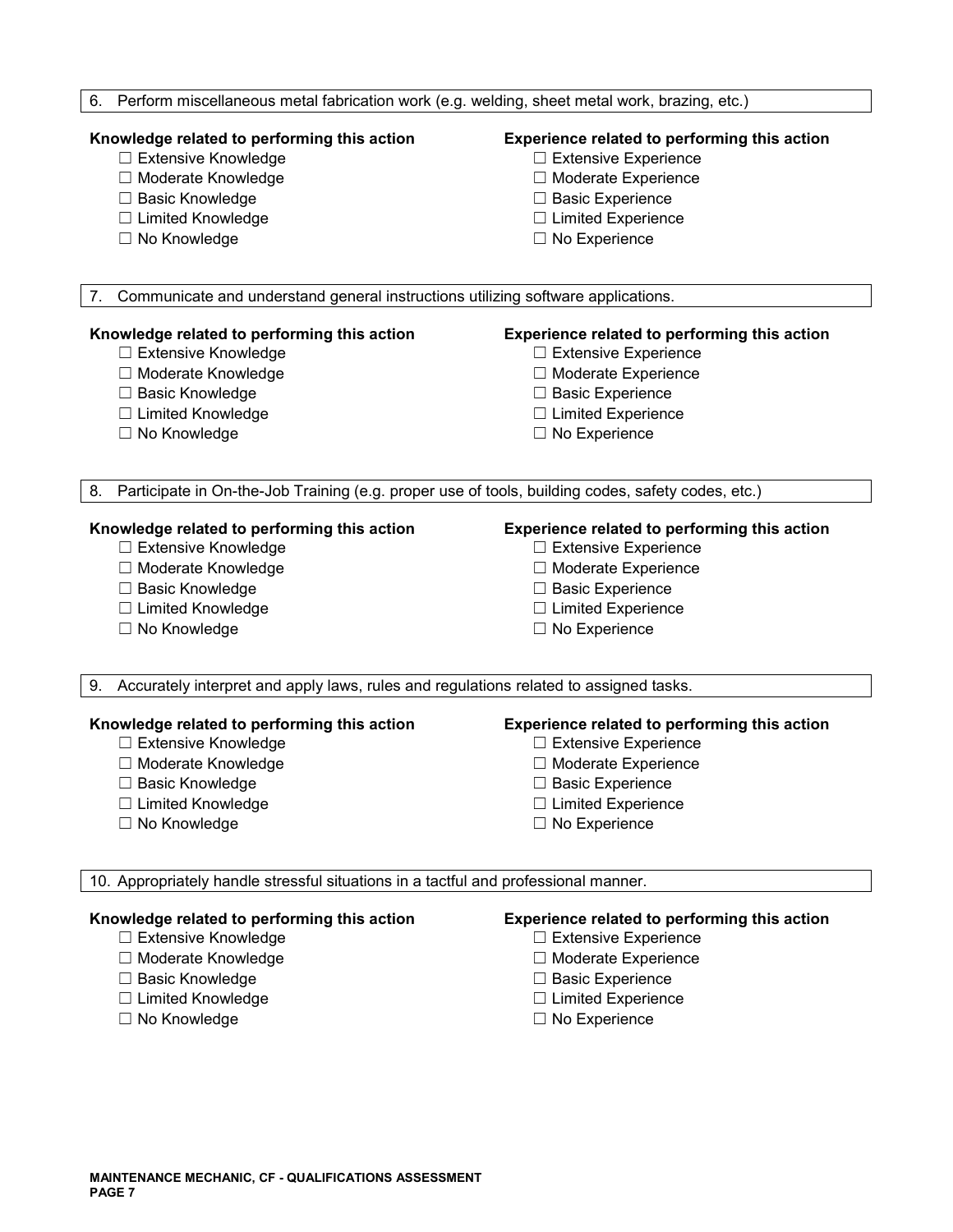### 11. Estimate cost of parts, materials and time needed in the repair and maintenance of equipment and buildings.

- ☐ Extensive Knowledge ☐ Extensive Experience
- ☐ Moderate Knowledge ☐ Moderate Experience
- ☐ Basic Knowledge ☐ Basic Experience
- ☐ Limited Knowledge ☐ Limited Experience
- ☐ No Knowledge ☐ No Experience

# **Knowledge related to performing this action Experience related to performing this action**

- 
- 
- 
- 
- 

12. Interpret blueprints, drawings, schematics, and specifications of buildings and equipment to identify specific information and documents additions or changes (e.g., data, location, specifications, etc.)

### **Knowledge related to performing this action Experience related to performing this action**

- ☐ Extensive Knowledge ☐ Extensive Experience
- ☐ Moderate Knowledge ☐ Moderate Experience
- ☐ Basic Knowledge ☐ Basic Experience
- ☐ Limited Knowledge ☐ Limited Experience
- 

- 
- 
- 
- 
- ☐ No Knowledge ☐ No Experience

13. Scrape, sand, and fill damaged surfaces for priming/painting buildings, structures, and fixtures.

- ☐ Extensive Knowledge ☐ Extensive Experience
- 
- 
- ☐ Limited Knowledge ☐ Limited Experience
- ☐ No Knowledge ☐ No Experience

### **Knowledge related to performing this action Experience related to performing this action**

- 
- ☐ Moderate Knowledge ☐ Moderate Experience
- ☐ Basic Knowledge ☐ Basic Experience
	-
	-

14. Inspect proper condition of miscellaneous plumbing systems (e.g., clear drains and sewer lines, repair water lines, install valves, fixture replacement, etc.)

### **Knowledge related to performing this action Experience related to performing this action**

- 
- 
- 
- ☐ Limited Knowledge ☐ Limited Experience
- 

- ☐ Extensive Knowledge ☐ Extensive Experience
- ☐ Moderate Knowledge ☐ Moderate Experience
- ☐ Basic Knowledge ☐ Basic Experience
	-
- ☐ No Knowledge ☐ No Experience

15. Inspect electrical systems, components, and devices using test equipment and hand tools to locate cause of breakdowns, restore power, and minimize interruption to daily operations.

- ☐ Extensive Knowledge ☐ Extensive Experience
- ☐ Moderate Knowledge ☐ Moderate Experience
- ☐ Basic Knowledge ☐ Basic Experience
- ☐ Limited Knowledge ☐ Limited Experience
- 

### **Knowledge related to performing this action Experience related to performing this action**

- 
- 
- 
- 
- ☐ No Knowledge ☐ No Experience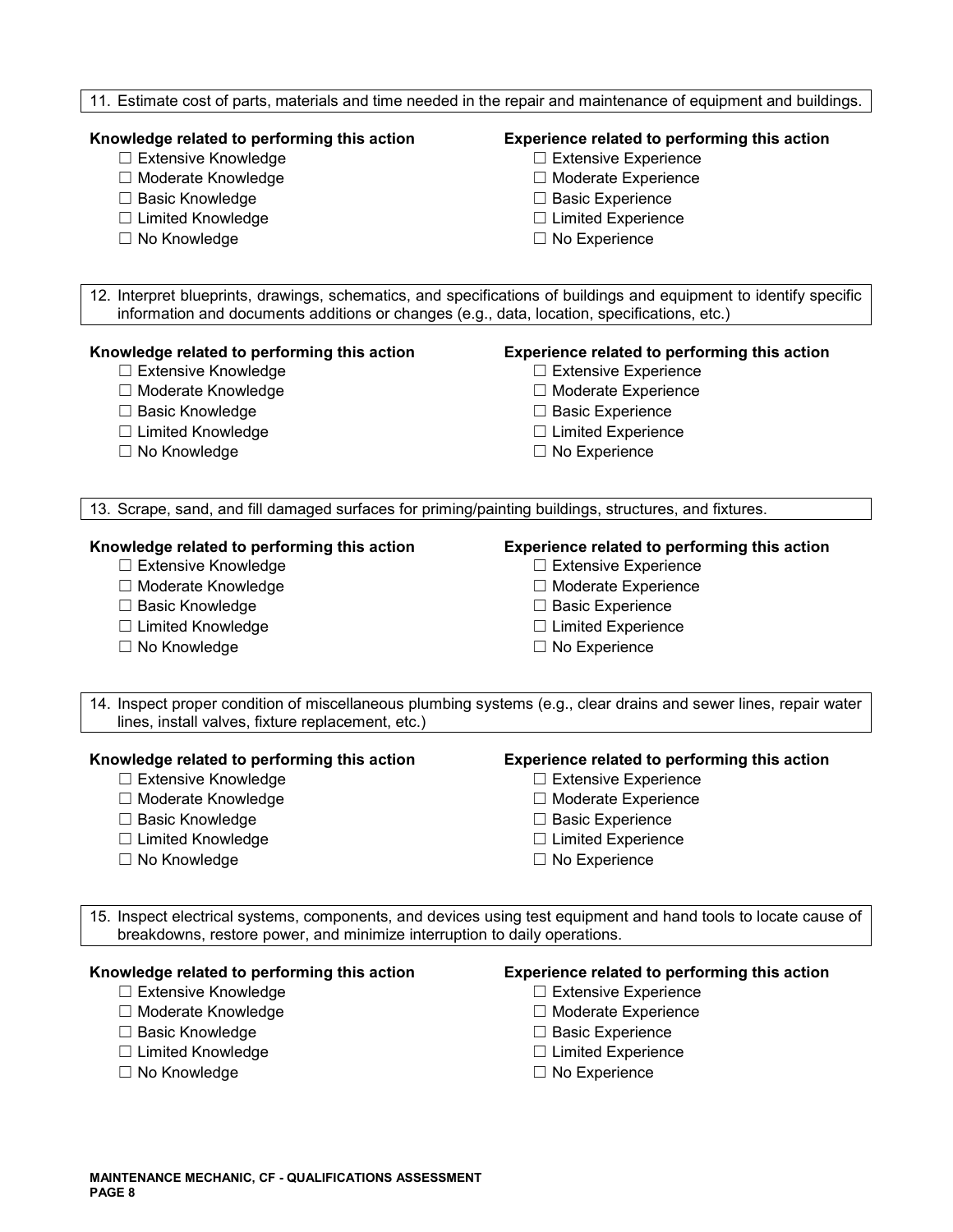| 16. Perform miscellaneous plumbing work (e.g., clear drains and sewer lines, repair water lines, install valves,<br>fixture replacement, etc.) |                                                                                                                        |  |  |  |
|------------------------------------------------------------------------------------------------------------------------------------------------|------------------------------------------------------------------------------------------------------------------------|--|--|--|
| Knowledge related to performing this action                                                                                                    | Experience related to performing this action                                                                           |  |  |  |
| □ Extensive Knowledge                                                                                                                          | □ Extensive Experience                                                                                                 |  |  |  |
| □ Moderate Knowledge                                                                                                                           | □ Moderate Experience                                                                                                  |  |  |  |
| □ Basic Knowledge                                                                                                                              | □ Basic Experience                                                                                                     |  |  |  |
| □ Limited Knowledge                                                                                                                            | $\Box$ Limited Experience                                                                                              |  |  |  |
| □ No Knowledge                                                                                                                                 | $\Box$ No Experience                                                                                                   |  |  |  |
| 17. Maintain the safety of persons and property while performing maintenance related tasks.                                                    |                                                                                                                        |  |  |  |
|                                                                                                                                                |                                                                                                                        |  |  |  |
| Knowledge related to performing this action                                                                                                    | Experience related to performing this action                                                                           |  |  |  |
| □ Extensive Knowledge                                                                                                                          | $\Box$ Extensive Experience                                                                                            |  |  |  |
| □ Moderate Knowledge                                                                                                                           | □ Moderate Experience                                                                                                  |  |  |  |
| □ Basic Knowledge                                                                                                                              | □ Basic Experience                                                                                                     |  |  |  |
| □ Limited Knowledge                                                                                                                            | □ Limited Experience                                                                                                   |  |  |  |
| $\Box$ No Knowledge                                                                                                                            | $\Box$ No Experience                                                                                                   |  |  |  |
| 18. Perform equipment operations (e.g., scissor lifts, backhoes, aerial lifts, forklifts, etc.)                                                |                                                                                                                        |  |  |  |
|                                                                                                                                                |                                                                                                                        |  |  |  |
| Knowledge related to performing this action<br>□ Extensive Knowledge                                                                           | <b>Experience related to performing this action</b><br>$\Box$ Extensive Experience                                     |  |  |  |
| □ Moderate Knowledge                                                                                                                           | □ Moderate Experience                                                                                                  |  |  |  |
| □ Basic Knowledge                                                                                                                              | □ Basic Experience                                                                                                     |  |  |  |
| □ Limited Knowledge                                                                                                                            | $\Box$ Limited Experience                                                                                              |  |  |  |
| □ No Knowledge                                                                                                                                 | $\Box$ No Experience                                                                                                   |  |  |  |
| 19. Prepare and maintain records and reports (e.g., SDS, safety training, tool control, time cards, etc.)                                      |                                                                                                                        |  |  |  |
|                                                                                                                                                |                                                                                                                        |  |  |  |
| Knowledge related to performing this action<br>□ Extensive Knowledge                                                                           | Experience related to performing this action<br>$\Box$ Extensive Experience                                            |  |  |  |
| $\Box$ Moderate Knowledge                                                                                                                      | $\Box$ Moderate Experience                                                                                             |  |  |  |
| $\Box$ Basic Knowledge                                                                                                                         | $\Box$ Basic Experience                                                                                                |  |  |  |
| □ Limited Knowledge                                                                                                                            | $\Box$ Limited Experience                                                                                              |  |  |  |
| □ No Knowledge                                                                                                                                 | $\Box$ No Experience                                                                                                   |  |  |  |
| etc.)                                                                                                                                          | 20. Perform minor building construction (e.g. interior/exterior painting, install cabinets, door installation, pluming |  |  |  |
| Knowledge related to performing this action                                                                                                    | Experience related to performing this action                                                                           |  |  |  |
| □ Extensive Knowledge                                                                                                                          | $\Box$ Extensive Experience                                                                                            |  |  |  |
| □ Moderate Knowledge                                                                                                                           | $\Box$ Moderate Experience                                                                                             |  |  |  |
| □ Basic Knowledge                                                                                                                              | $\Box$ Basic Experience                                                                                                |  |  |  |
| □ Limited Knowledge                                                                                                                            | $\Box$ Limited Experience                                                                                              |  |  |  |
| $\Box$ No Knowledge                                                                                                                            | $\Box$ No Experience                                                                                                   |  |  |  |
|                                                                                                                                                |                                                                                                                        |  |  |  |

# **THIS CONCLUDES THE EXAMINATION**

**REVISION DATE:** 5/13/2021 – DT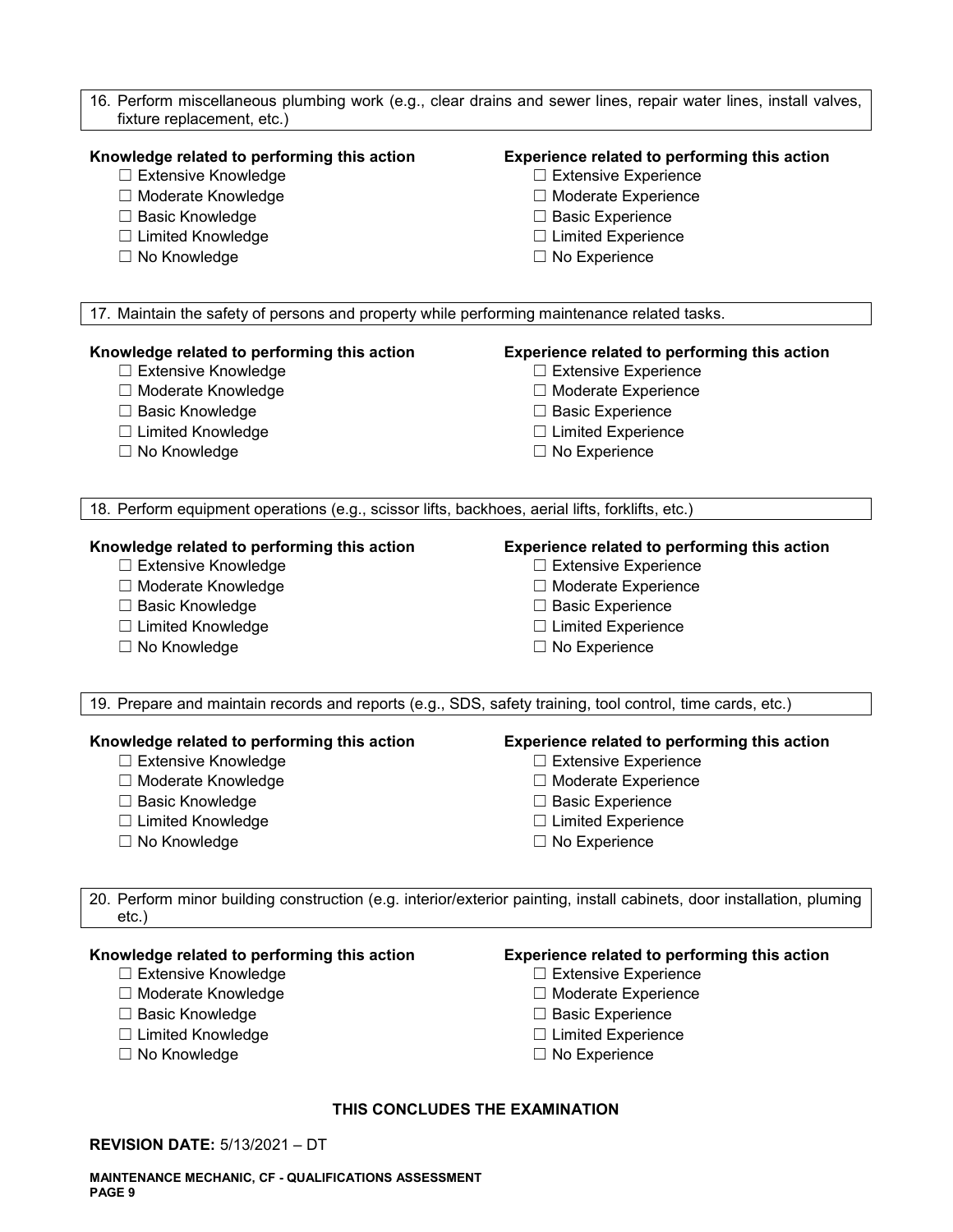**THIS PAGE HAS BEEN INTENTIONALLY LEFT BLANK**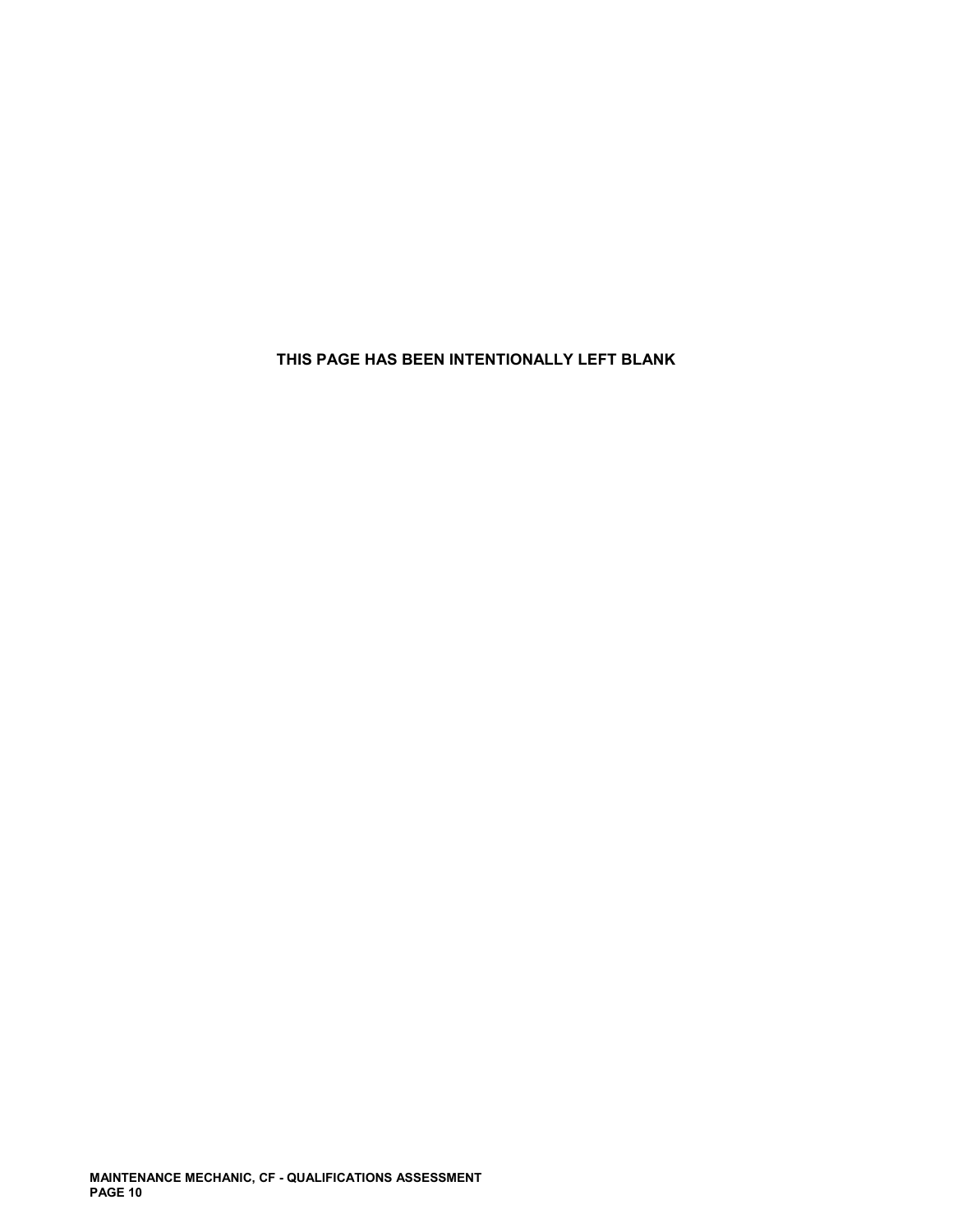# **RECRUITMENT QUESTIONNAIRE**

Applicants are asked to voluntarily provide the information below. The following data will be used for statistical data gathering and reporting purposes. This questionnaire will be separated from the examination and this information will not be used in any employment decisions.

# **GENDER**

- ☐ Male
- ☐ Female
- ☐ Non-binary

# **RACE AND ETHNICITY**

Check **one** box that best describes your race or ethnicity.

- ☐ Black or African American ☐ Multiple Asian\*\* ☐ Multiple Pacific Islander\*\*\*
- ☐ American Indian or Alaska ☐ Indian ☐ Guamanian
- ☐ Hispanic or Latino (alone or ☐ Chinese ☐ Samoan in combination with any other race) ☐ Filipino ☐ Other Pacific Islander
- 
- 
- Native ☐ Cambodian ☐ Hawaiian ☐ White ☐ Japanese ☐ Multiple Races\* ☐ Korean ☐ Laotian ☐ Vietnamese ☐ Other Asian

# **ASIAN PACIFIC ISLANDER**

- 
- 
- 
- 
- 

- \*If you identify with more than one race that is Non-Hispanic or Latino, select Multiple Races.
- \*\*If you identify with more than one Asian ethnicity, select Multiple Asian.

\*\*\*If you identify with more than one Pacific Islander ethnicity, select Multiple Pacific Islander.

# **AUTHORITIES**

Government Code sections 8310.5, 19705, 19790, 19792(h) and California Code of Regulations, Title 2, sections 599.980, 11013(b) authorize the State of California to collect demographic information on job applicants and exam participants for analysis and statistical purposes.

# **CONTINUE TO NEXT PAGE TO COMPLETE RECRUITMENT QUESTIONNAIRE**